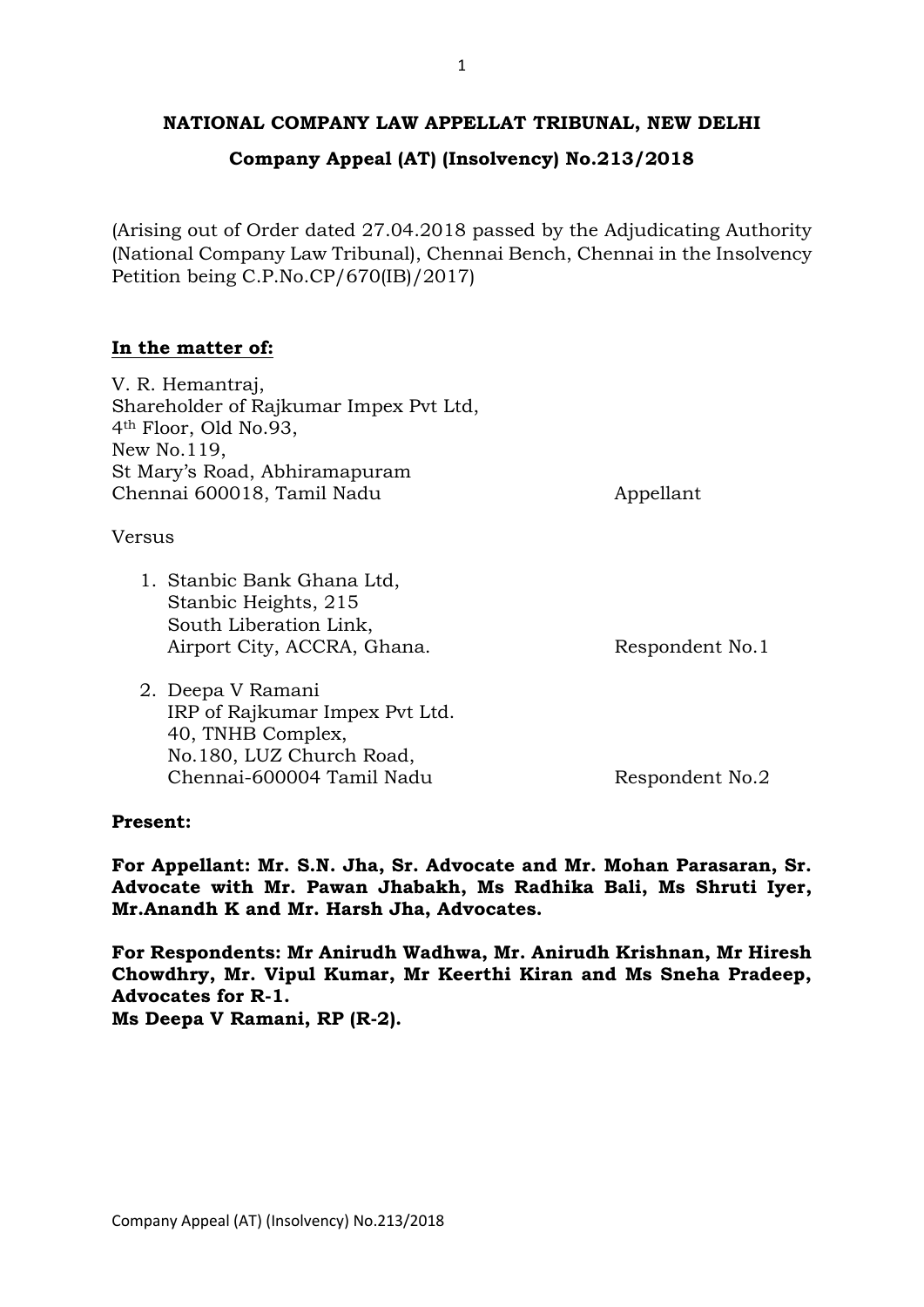#### **J U D G M E N T**

#### **SUDHANSU JYOTI MUKHOPADHAYA, J**

The application under Section 7 of the Insolvency & Bankruptcy Code, 2016 (I&B Code for short) was filed by the -Stanbic Bank Ghana Limited (financial creditor) for initiation of corporate resolution process against 'M/s Rajkumar Impex Pvt Ltd' (Corporate Debtor) having admitted by the Adjudicating Authority (National Company Law Tribunal), Chennai Bench, Chennai by impugned order dated 27.4.2018. The appellant, a shareholder of Corporate Debtor filed this appeal on following grounds:-

(i) The 1st respondent do not come within the meaning of 'financial creditor' as defined under Section 5(7) r/w Section 5(8) of the I&B Code; and

(ii) In absence of document of debt or default, the application preferred by the 1st respondent, was not maintainable.

3. Appellant has filed the 'Medium term loan' which shows that 'M/s Rajkumar Impex Ghana Ltd', a subsidiary of 'M/s Rajkumar Impex Pvt Ltd' (Corporate Debtor) was granted loan to the extent of US\$ 5,300,000.00 (Five million three hundred thousand United States dollars) by "Stanbic Bank Ghana Limited" (1st respondent). It is also not in dispute that 'M/s Rajkumar Impex Pvt Ltd', is the holding company of 'Rajkumar Impex Ghana Limited', who executed 'guarantee' in favour of "Stanbic Bank Ghana Limited" (1st respondent), and became the 'corporate guarantor'. In the aforesaid background, we hold that the 1st Respondent comes within the meaning of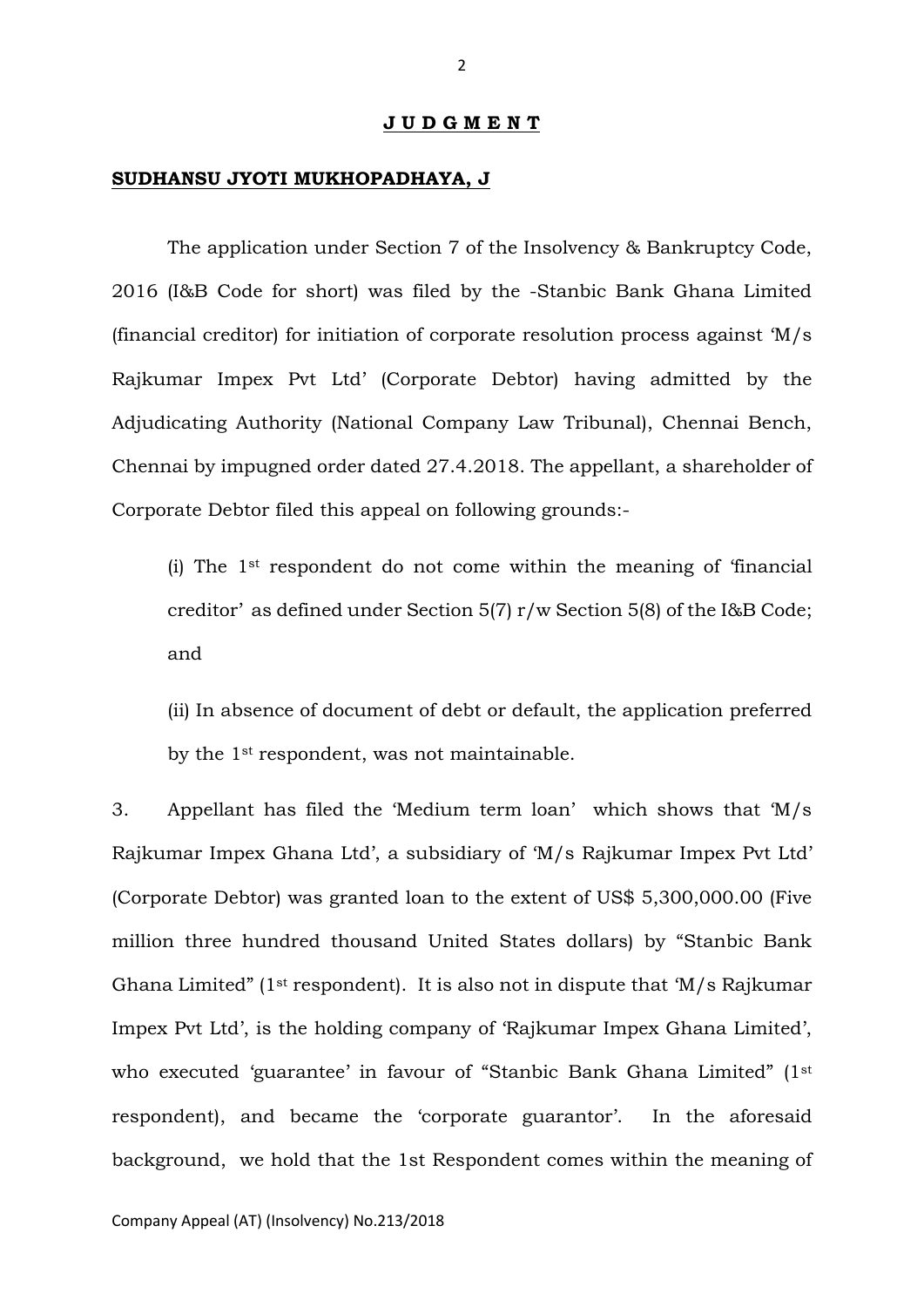'Financial Creditor', as defined under Section 5(7) read with Section 5(8)(h) of I&B Code.

4. Learned Senior Counsel appearing on behalf of the appellant submitted that the Adjudicating Authority has not recorded their satisfaction as required under Section 7(5) of the I&B Code. Reliance has been placed on the Hon'ble Supreme Court in the *Innoventive Industries Ltd Vs ICICI Bank (2018) 1*  **SCC 207.** It was also submitted that the satisfaction of the Adjudicating Authority is a condition precedent for initiating any Corporate Insolvency Resolution Process but nothing of the kind even as an empty formality has been recorded in the impugned order. Therefore, according to him the initiation of the Corporate Insolvency Resolution Process is illegal and void ab initio.

5. It was further submitted that the document relied upon by 1st Respondent is a 'foreign decree' of the High Court of Justice, Queens Bench Division Commercial Court which is an ex-parte decree. The said decree can not be treated to be a record of default. It is only a declaration entitling the applicant to a certain sum of money.

6. However, we are not inclined to accept the aforesaid submission, as a record of decree, is a proof of 'debt' and the record of default is required to be enclosed separately to suggest that no payment has been made in terms of decree.

7. In *Innoventive Industries (Supra)* the Hon'ble Supreme Court held as follows:

3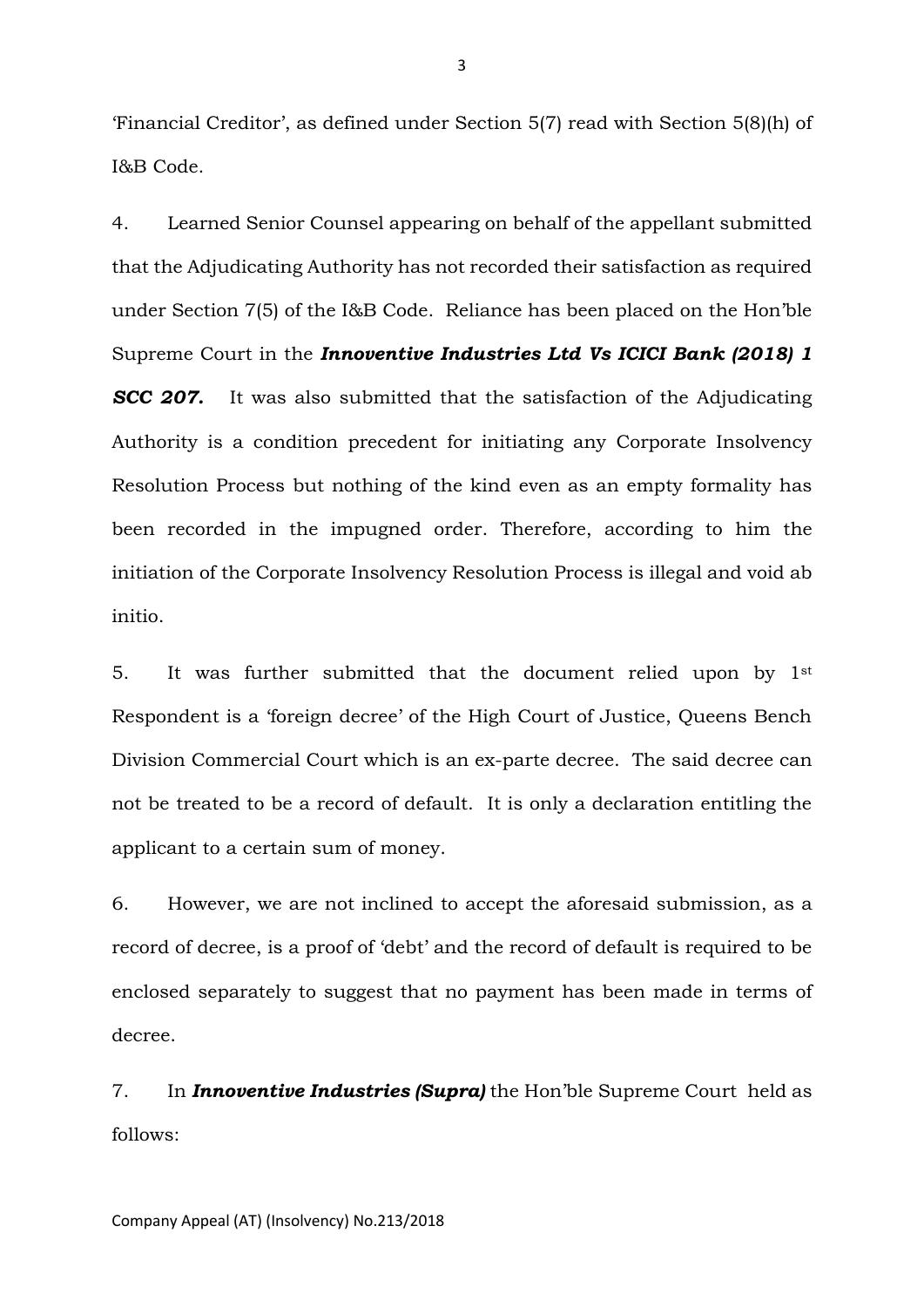*"28. When it comes to a financial creditor triggering the process, Section 7 becomes relevant. Under the explanation to Section 7(1), a default is in respect of a financial debt owed to any financial creditor of the corporate debtor-it need not be a debt owed to the applicant financial creditor. Under Section 7(2), an application is to be made under sub-section (1) in such form and manner as is prescribed, which takes us to the Insolvency and Bankruptcy (Application to Adjudicating Authority) Rules, 2016. Under Rule 4, the application is made by a financial creditor in Form 1 accompanied by documents and records required therein. Form 1 is a detailed form in 5 parts, which requires particulars of the applicant in Part I, particulars of the corporate debtor in Part II, particulars of the proposed interim resolution professional in Part III, particulars of the financial debt in Part IV and documents, records and evidence of default in Part V. Under Rule 4(3), the applicant is to dispatch a copy of the application filed with the adjudicating authority by registered post or speed post to the registered office of the corporate debtor. The speed, within which the adjudicating authority is to ascertain the existence of a default from the records of the information utility or on the basis of evidence furnished by the financial*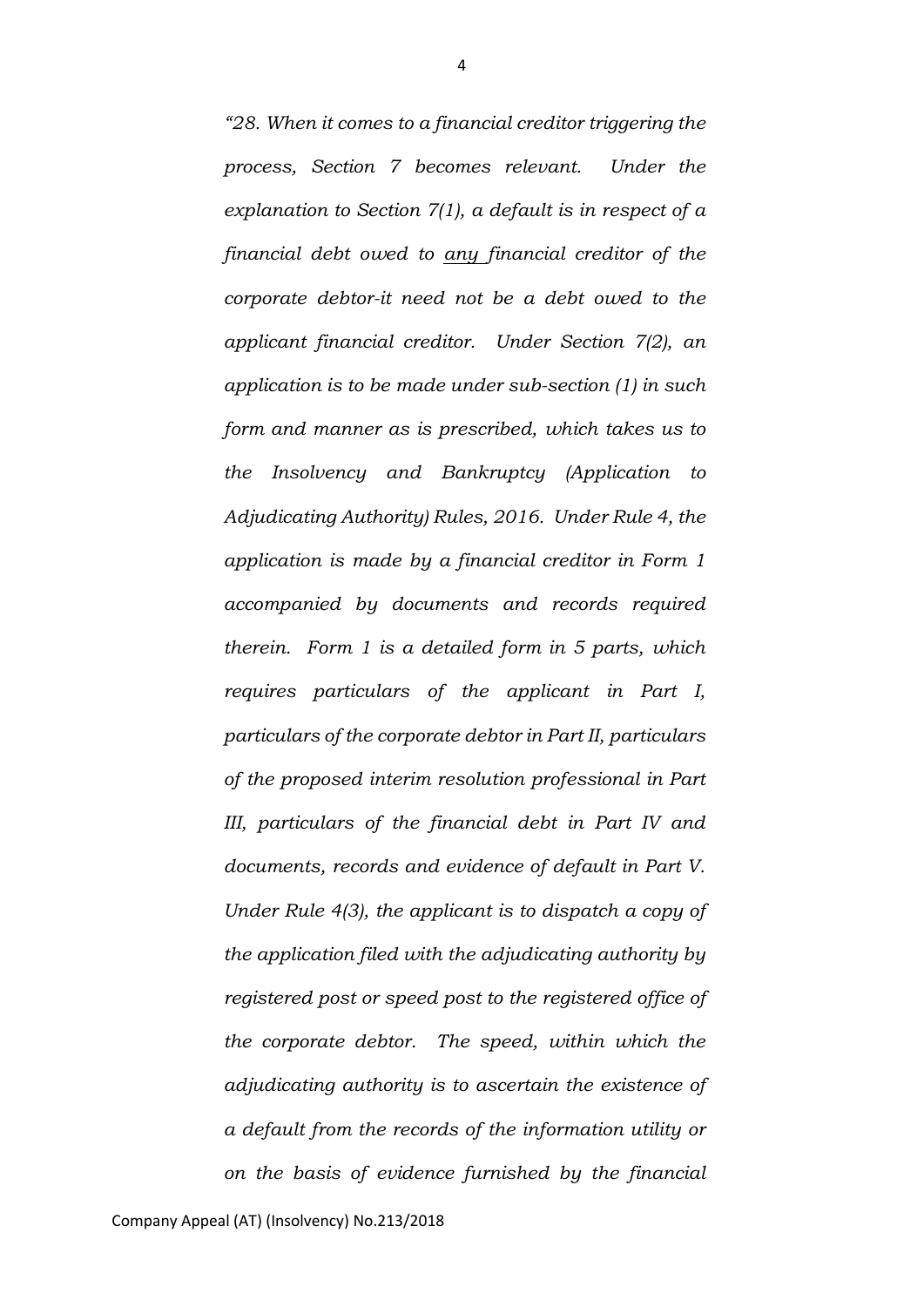*creditor, is important. This it must do within 14 days of the receipt of the application. It is at the stage of Section 7(5), where the adjudicating authority is to be satisfied that a default has occurred, that the corporate debtor is entitled to point out that a default has not occurred in the sense that the "debt", which may also include a disputed claim, is not due. A debt may not be due if it is not payable in law or in fact. The moment the adjudicating authority satisfied that a default has occurred, the application must be admitted unless it is incomplete, in which case it may give notice to the applicant to rectify the defect within 7 days of receipt of a notice from the adjudicating authority. Under sub-section (7), the adjudicating authority shall then communicate the order passed to the financial creditor and corporate debtor within 7 days of admission or rejection of such application, as the case may be."*

8. The aforesaid decision of the Hon'ble Supreme Court makes it clear that on the basis of any record if the Adjudicating Authority is satisfied that there is a 'debt' and default has occurred, the Adjudicating Authority is required to admit the application.

9. Application under Section 7 is filed in Form I which is in 5 Parts. It is not a recovery proceeding or a proceeding for determination of claim on merit,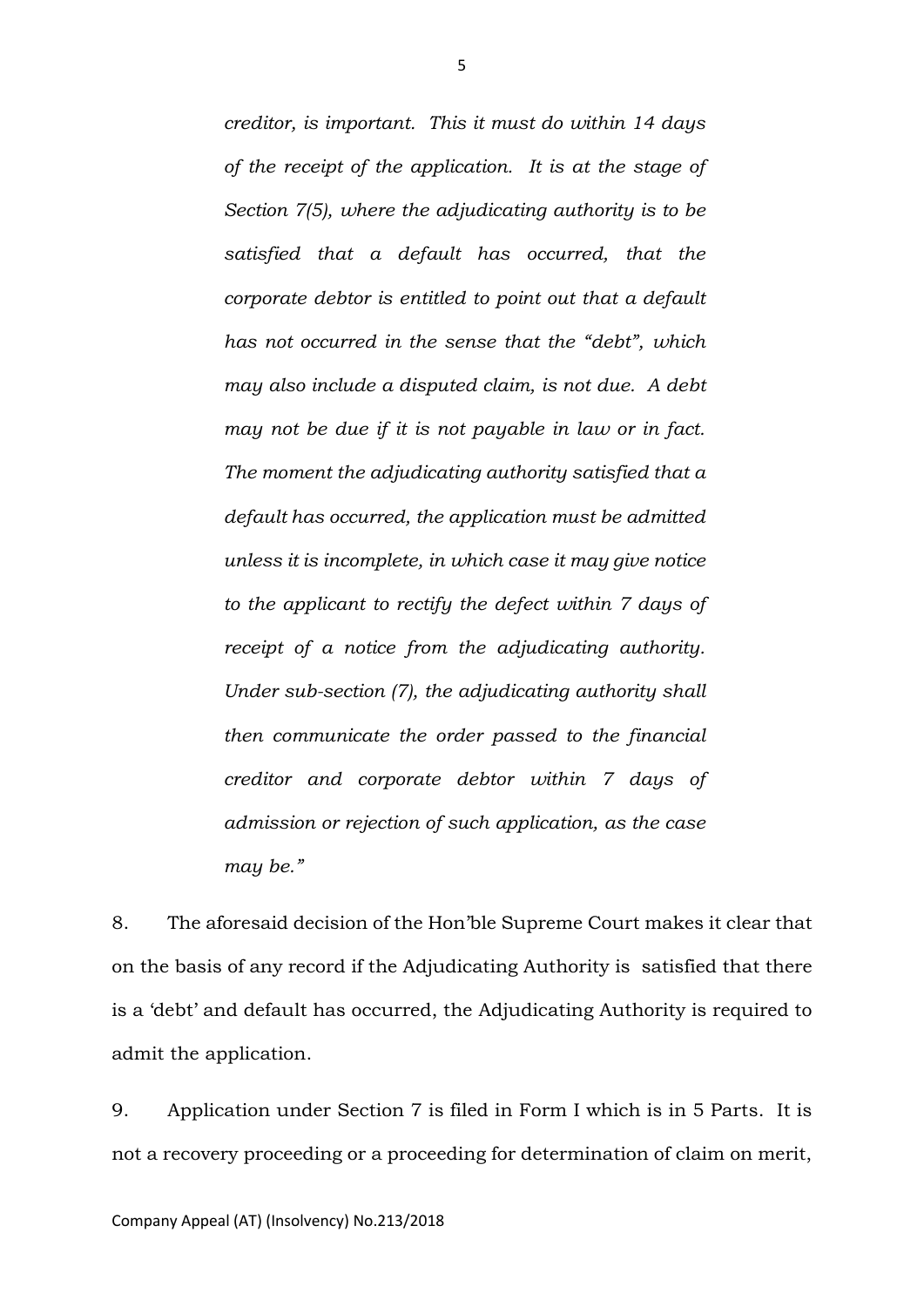which can be decided only by a court of competent jurisdiction. Application under Section 7 or 9 or 10 of I&B Code being not money claim or suit and not being an adversarial litigation, the Adjudicating Authority is not required to write a detailed decision as to which are the evidence relied upon for its satisfaction. The Adjudicating Authority is only required to be satisfied that there is a 'debt' and default has occurred.

10. In the present case the Adjudicating Authority has held that "a prima facie case has been made out" by the 1st Respondent/applicant. Such observations having made, we hold that the Adjudicating Authority expressed its final satisfaction both about existence of debt and default.

11. The learned Senior Counsel appearing on behalf of the appellant submitted that the decree is an ex parte decree, but such issue can not be decided while entertaining an application under Section 7 or by the Adjudicating Authority or even by this Appellate Tribunal. The Adjudicating Authority has not been empowered to give such declaration.

12. The decree passed by High Court of Justice, Queens Bench Division, Commercial Court of England, can be challenged only before the Court of Competent jurisdiction. The same cannot be assailed before the Adjudicating Authority, till its existence is denied.

Company Appeal (AT) (Insolvency) No.213/2018 13. Admittedly 'M/s Rajkumar Impex Ghana Ltd', a subsidiary of the Corporate Debtor, was granted medium term loan by 1st Respondent. It is also not in dispute that 'M/s Rajkumar Impex Pvt Ltd' (Corporate Debtor) which is the holding company of 'M/s Rajkumar Impex Ghana Ltd' has executed a guarantee in favour of the 'Stanbic Bank Ghana Ltd' (1st

6